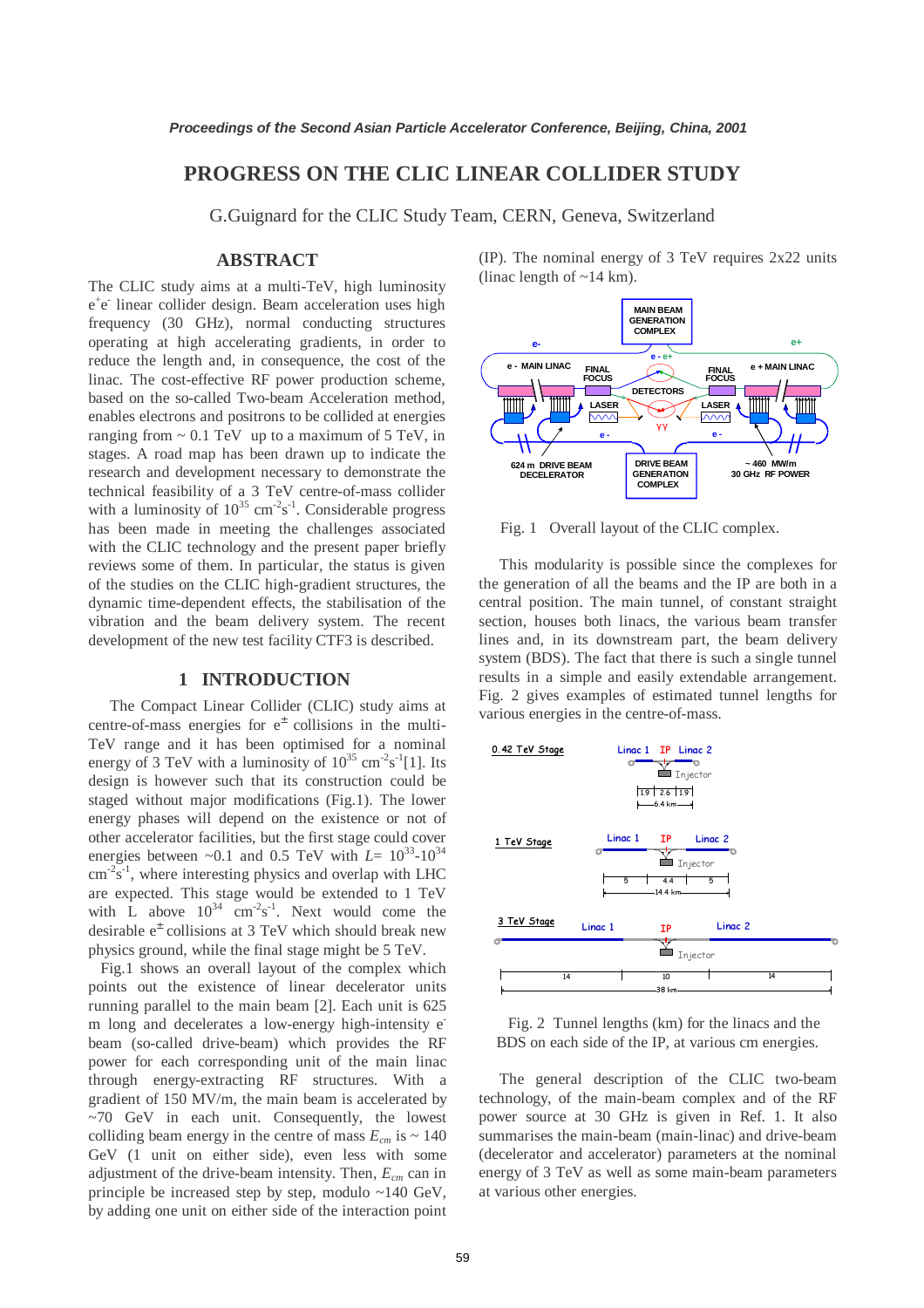## **2 STRUCTURE DEVELOPMENT AND HIGH-GRADIENT STUDIES**

The loaded design gradient of the CLIC accelerating structures is 150 MV/m at a pulse length of 130 ns [1]. These values imply demanding levels of surface fields and pulsed surface heating. Therefore, a program of experiments and developments is under way with the goal to demonstrate the required performance. RF breakdown studies and high-power tests of structures and components are going on.

 Accelerating structures tested in the year 2000 were a constant impedance structure [3] with single-feed input and output couplers (tested from both ends), and a constant-impedance structure with symmetrical couplers. The ratio of surface to local accelerating gradient was 2.8, with additional factors of 1.4 in the single feed coupler and 1.12 in the symmetrical coupler respectively. Structures were baked out in situ at 120°C for two days before testing and they were typically conditioned for a few  $10<sup>5</sup>$  shots. The maximum gradients achieved after conditioning are given in Table 1.

| <b>Structure</b>  | $E_{acc}$ | $E_{\text{surface}}$ | (MV/m)             |
|-------------------|-----------|----------------------|--------------------|
| Pulse length (ns) |           |                      | 16                 |
| Single feed right | 133 \588  | $90 \mid 398$        | $59 \mid 260$      |
| Single feed left  | 140 \619  | $100 \setminus 442$  | $60 \ 265$         |
| Symmetrical       |           | $95 \mid 361$        | $70 \setminus 266$ |

Table1. Accelerating gradients and surface fields

 The main features noticed during a breakdown are: i) irregular bursts of up to several 100 mA of emitted currents from the structure ends, ii) light pulses lasting many 100 ns, i.e. much longer than the 16 ns RF pulse, iii) missing RF energies of up to 50% with 16 ns pulses, and iv) some pressure rises and small reflected RF signals. After the conditioning process, the structures were inspected with an optical endoscope. An area of obvious damage, corresponding to a depth of removal of material of about 100  $\mu$ m was observed in the iris between the input coupler and the first cell. The damage location corresponded very closely to the enhanced field region of the couplers. Surprisingly, the damage region was delimited by a very sharp boundary (Fig. 3).

 Single-cell standing wave cavities, relatively simple to construct, represent a valid complement to complete structures for many high-gradient tests, since the maximum surface fields obtained after conditioning are very close to those achieved in travelling-wave structures. In an experiment planned to gain insight into breakdown, the optical-quality cavity [4] was powered while heated and cooled over a temperature range from 77 K to over 500 K. The resonant frequency and the surface resistance behaved as expected. Although the surface resistance changed by more than a factor 3, the breakdown threshold did not significantly change over the entire range of temperature.



Fig.3 Damaged coupler iris. Looking from the beam axis towards the coupling aperture (section to the right).

The planned experiments aim at understanding the physical processes involved in breakdown and what are the important parameters which affect the breakdown level, limits and damage. Technologies are being developed in parallel that may contribute to: i) higher gradients through a geometry decreasing the ratio of the peak surface-field to the accelerating field, ii) arc resistant materials such as Tungsten, and iii) improved surface preparation and cleaning.

## **3 VIBRATION AND FEEDBACKS**

Presently, the uncorrelated motion tolerances for the quadrupoles of the CLIC linac or of the final-focus doublets are estimated to be 1.3 nm (vertical) amplitude above  $~4$  Hz and 4 nm (horizontal) or 0.2 nm (vertical) amplitude above  $\sim$ 15 Hz, respectively. For comparison, the natural ground motion was measured in the LEP tunnel. In quiet areas, it is smaller than 0.2 nm above 4 Hz (machine off). The levels approach 20 nm with the equipment switched on. In large, noisy IP detectors, the motion is of the order of a few 100 nm [5].

Given these severe tolerances, launching a stability study was considered essential [6]. It aims at estimating the time-stability of the magnetic quadrupole centre and at predicting the achievable luminosity after application of correction schemes such as feedbacks. It should allow to estimate the spectrum of noise like ground motion, cooling water, or heat-induced errors, the transfer function to the magnet and the magnet supports, the lattice response and the feedback transfer function. It should also investigate the best available technologies, e.g. actively damped magnet supports, and predict the time-dependent effects. The final goal is to establish the feasibility of the design parameters in a realistic environment. A vibration test stand has been set up. It is equipped with a granite table and measurement devices,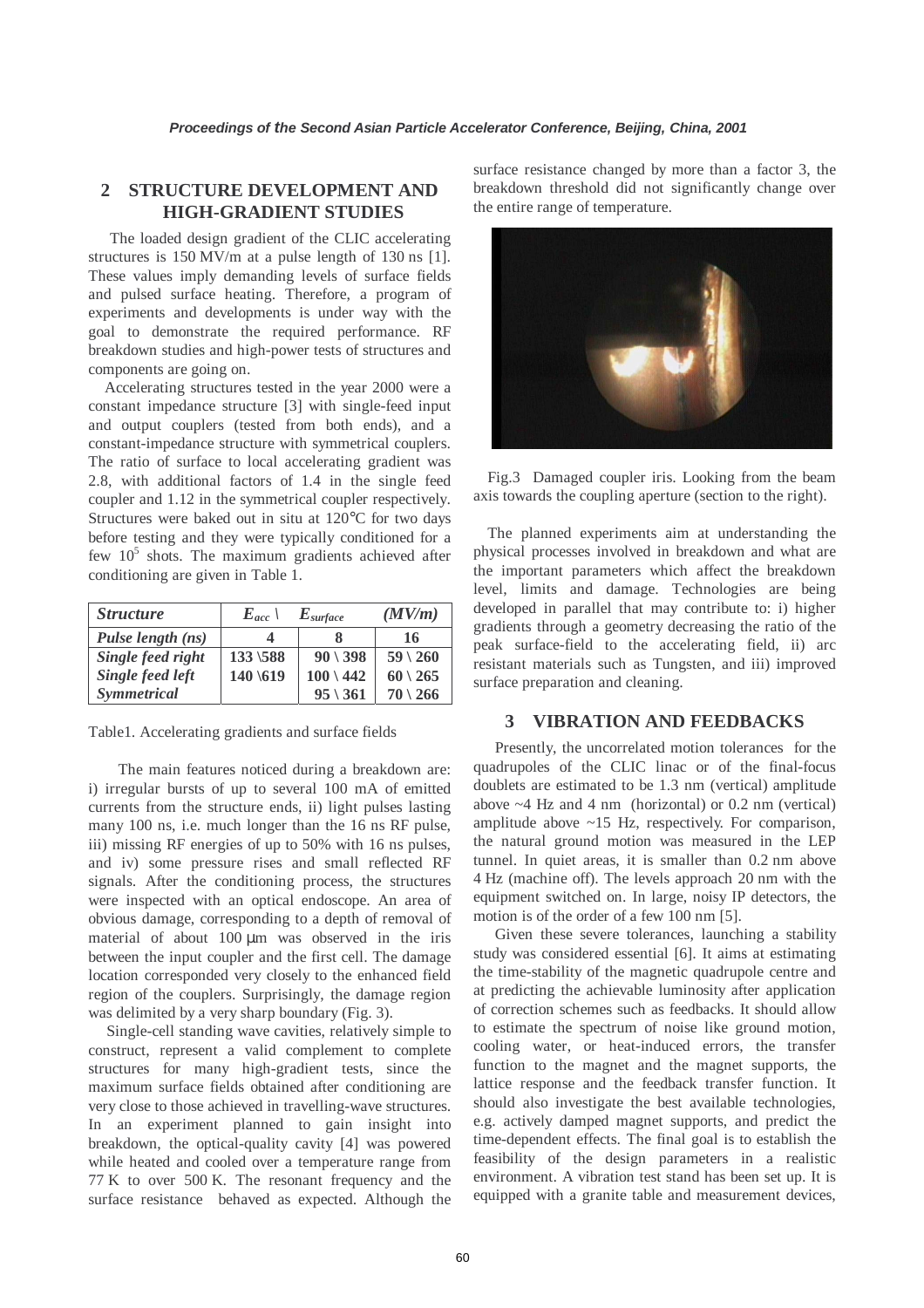among which two geo-phones (GSV-310 from  $Geosig<sup>TM</sup>$ . The latter have a frequency range from 1 to 315 Hz. The first step was to demonstrate vibration measurements with sub-nm resolution and to characterise the ground motion in the test stand. The velocity measurements provide the power spectral density and the integrated rms motion above a given frequency [6]. Examples of these quantities are shown in Figs. 4 and 5. The measured rms motion of the concrete floor was found to be  $\sim$  5 nm above 4 Hz and  $\sim$  4 nm above 15 Hz, which is good but still 5-20 times above the CLIC goals.



 Fig. 4 Power spectral density measured in the vertical direction at the test stand.

 As a first stabilisation test, the effect of putting rubber feet on one sensor was measured, while connecting the other sensor directly to the supporting table (Fig.5). This illustrates the benefit of passive damping for higher frequencies, while lower frequency perturbations are enhanced.



 Fig. 5 Integrated rms motion above a given frequency with and without rubber feet at the test stand.

 The tight tolerances needed on the stability of the linac quadrupoles require feedbacks steering the beam back to its original trajectory [7]. A pessimistic model of independent feedbacks (made of two dipoles and three monitors) has been simulated, in which none uses the information provided by the others. Fig.6 shows the emittance growth so obtained, modeling the ground motion by moving the girders that support the linac elements according to the ATL model with  $A=5$  10<sup>-7</sup>  $\mu$ m<sup>2</sup>s<sup>-1</sup>m<sup>-1</sup>. The various curves correspond to different gains for a correction done by a set of 40 independent

feedbacks and the blow-up without correction is also given for comparison.



 Fig. 6 Time evolution of the vertical emittance at 3 TeV, due to ground motion, with 40 independent feedbacks at various gains.

Vertical position displacements between the beam centres at the IP generate a loss of luminosity. In order to limit this loss, related to beam jitter at the IP, fast position feedback systems have been modelled [8]. They consist of correctors and beam position monitors located very close to each other on the same IP side. The estimated correction is applied to the bunch train moving in the opposite direction, as rapidly as possible. Estimates of the performance of such an intra-pulse IP feedback indicate that the luminosity loss due to small coherent offsets (of about one beam-size sigma) of the bunch trains is reduced by a factor 3. For larger offsets (10 nm at  $E_{cm} = 1$  TeV) 50 % of the nominal peak luminosity is recovered.

#### **4 BEAM DELIVERY SYSTEM**

The new optics studied for a compact final focus (FF) system [9] derives from the NLC 1-TeV final focus [10] and is only 500 m long (Fig.7). To limit the effect of synchrotron radiation, the sextupole strengths are increased by a factor 3.4 from the NLC design and all bending angles are reduced accordingly. The beta functions are matched to the CLIC design values and their peak values are  $\sim 200$  km. The upstream quadrupoles, sextupoles, and bending angles have been fine-tuned for maximum luminosity, using a Monte-Carlo optimization. The dispersion has a nonzero slope at the collision point ( $D' = 1.8$  mrad), and is maximum across the final doublet  $(D = 5$  cm). Two chromatic sextupoles are located here and three more are positioned upstream of the main bends in order to cancel the geometric aberrations induced by the first two. The free length between the last quadrupoles and the IP is 4.3 m (2 m for the base line optics [11]), which avoid having the final quadrupoles in the detector solenoid field.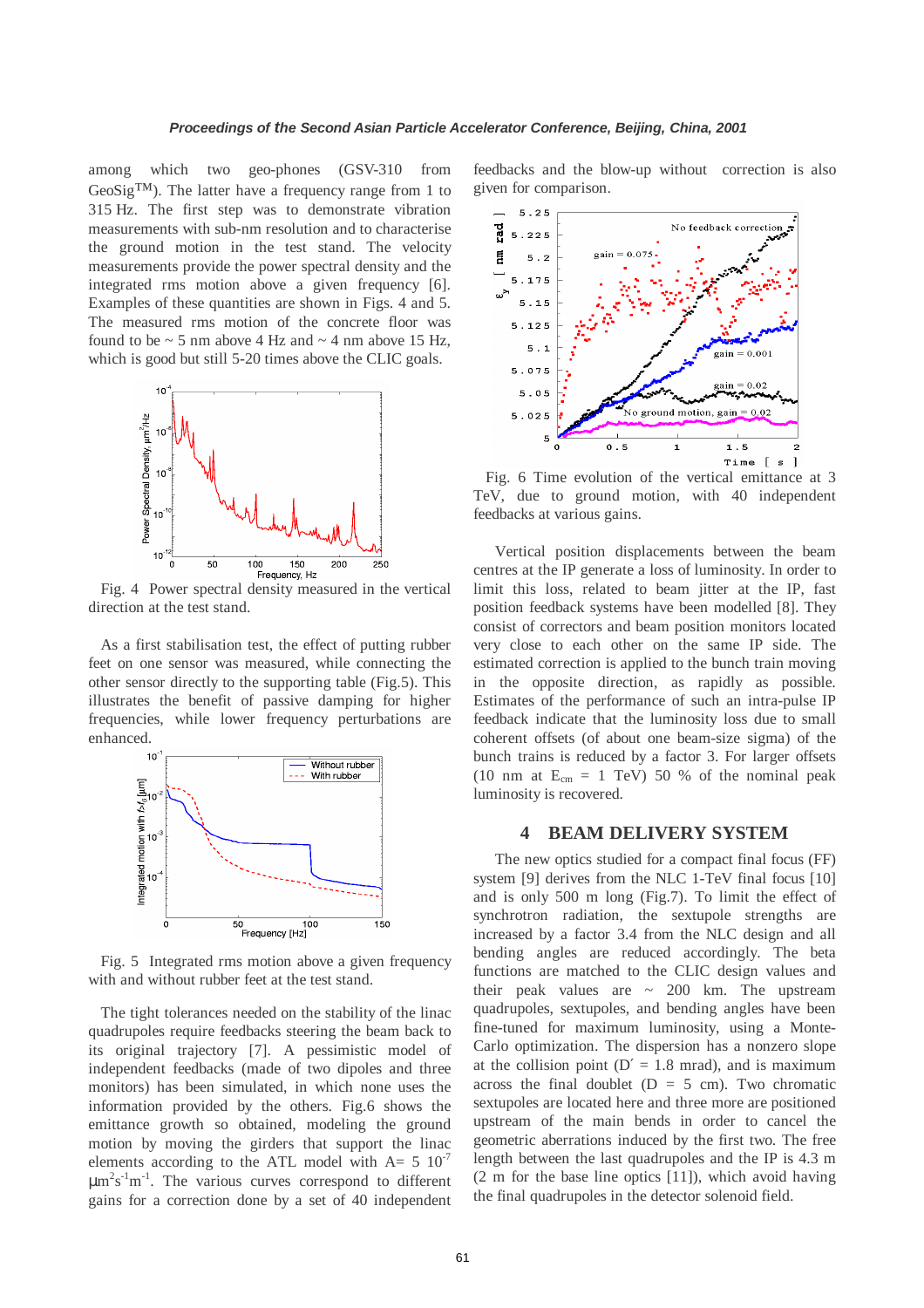The luminosity, computed by convoluting tracked particles on a grid, has been simulated with and without synchrotron radiation as a function of the beam energy spread (Fig.8). For comparison, results from MAD [12] and from Sixtrack90 [13] are given. Fig.8 identifies the synchrotron radiation (SR) as the dominant limitation, which reduces the luminosity to ~70 % of the ideal value.



Fig. 7 Compact Final focus optics at 3 TeV.



 Fig. 8 Relative luminosity versus the full-width energy spread (1% nominal), with and without SR.

 As for the FF, a preliminary design of a collimation optics [14] has been obtained by scaling from NLC [15] to the 3 TeV needs and by omitting the second half of the energy collimation. The two parts of the optics, related to energy and betatron collimation, are shown in Fig. 9.



 Fig. 9 Optics of a 3 TeV beam delivery system made of a collimation section and a compact final focus.

 The length of the cut-down energy-collimation part is ~4 times larger than in NLC such as to get beam spots that allow the collimators to withstand the impact of a full bunch train of nominal emittance and to limit the effects of the synchrotron radiation on the emittance. Because of the latter, bending angles are reduced by 32. The betatron-collimation part has the same optics as that of NLC, since the collimators here are supposed to be replaceable or renewable. In the energy-collimation part, the rms radial (transverse) beam size defined as  $(\sigma_x \sigma_y)^{1/2}$ is 147 µm and 1.862 mm at spoilers and absorbers, respectively. This should be sufficient to guarantee the survival of the spoilers, provided they are made from beryllium, carbon or possibly titanium [16].

#### **5 THE NEW TEST FACILITY CTF3**

CLIC requires a very efficient and reliable RF source, at a frequency well above the usual one of klystrons. This is why a two-beam acceleration scheme is proposed [1,2]. The drive-beam time structure (bunch spacing of 2 cm) has a strong 30 GHz component, and the RF power is extracted in structures and transferred to the accelerating cavities. The drive-beam is initially accelerated at low RF frequency where commercial power sources are available, and in a fully-loaded mode, so that all the RF power is converted into beam energy. The beam is subdivided into 130 ns bunch trains which are interleaved by injection with transverse RF deflectors into isochronous rings, that raises the bunch repetition frequency and the mean current of each train.

 A new facility (CTF3) [17] is under construction at CERN in collaboration with INFN (Italy), LAL (France) and SLAC (US), for testing the main parts of this power production scheme, namely the fully-loaded accelerator operation and the bunch combination. The drive-beam pulse obtained after combination (140 ns, 35 A) will be sent to special structures to produce 30 GHz RF power at the nominal CLIC parameters, and to test accelerating cavities and waveguide components. To reduce costs, it is based on the use of 3 GHz klystrons and modulators from the LEP Injector Linac (LIL), and of most magnets of the LEP Pre-Injector (LPI). CTF3 will be built in stages over five years. Low current tests of the train combination scheme, will be performed in the Preliminary Phase [18], using the present LIL cavities (start in Autumn 2001). With limited beam current in this first stage, the 30 GHz RF power production and the study of collective effects will only be possible in later phases. The second stage (Initial Phase) is based on a linac rebuilt with specially designed cavities adapted for high current and fully loaded operation [19]. It will allow tests of fully-loaded acceleration and limited production of 30 GHz power. The final configuration of CTF3 will be reached in the third stage (Nominal Phase, see Fig. 10), with nominal power production and the capability to study effects associated with high charges.